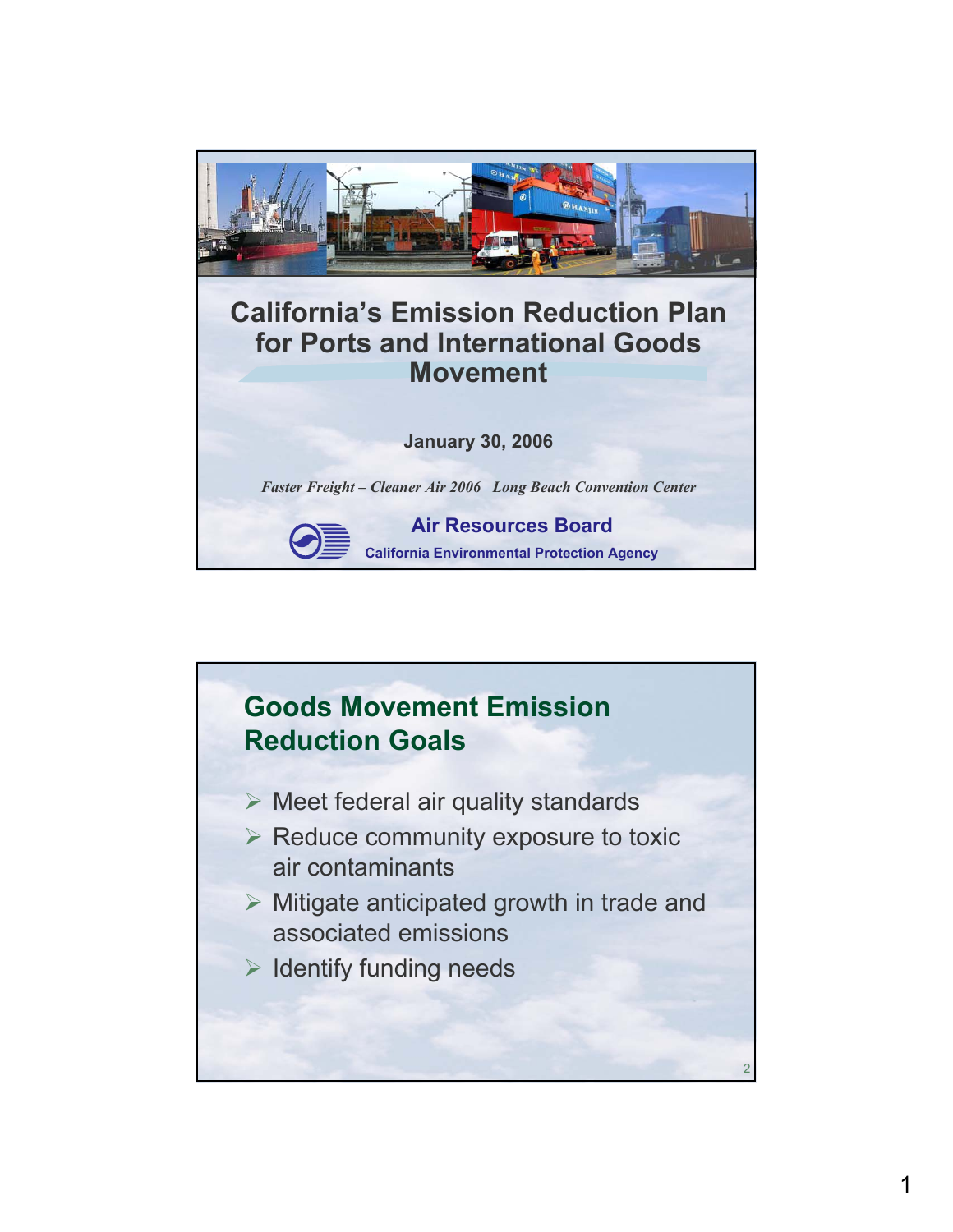

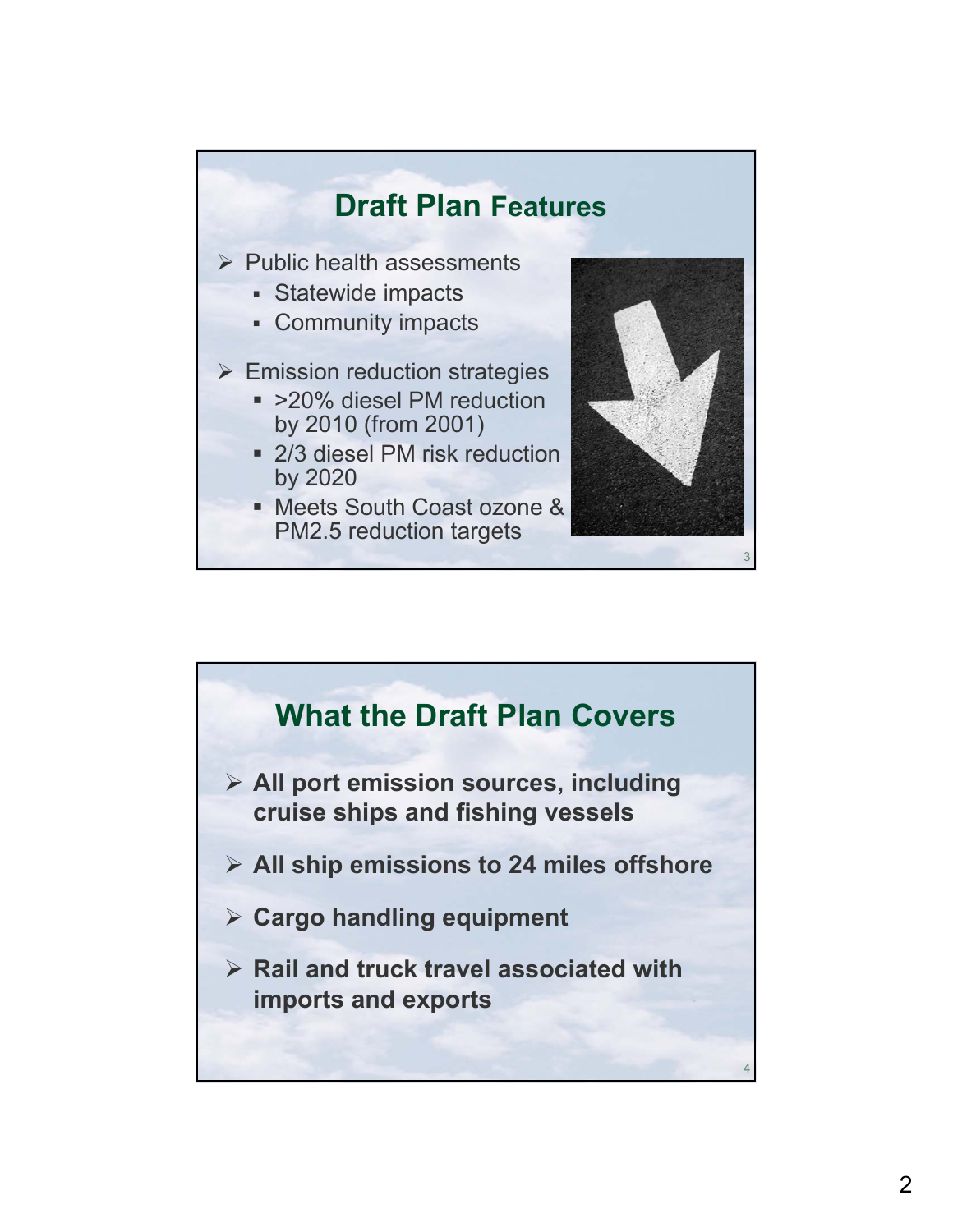

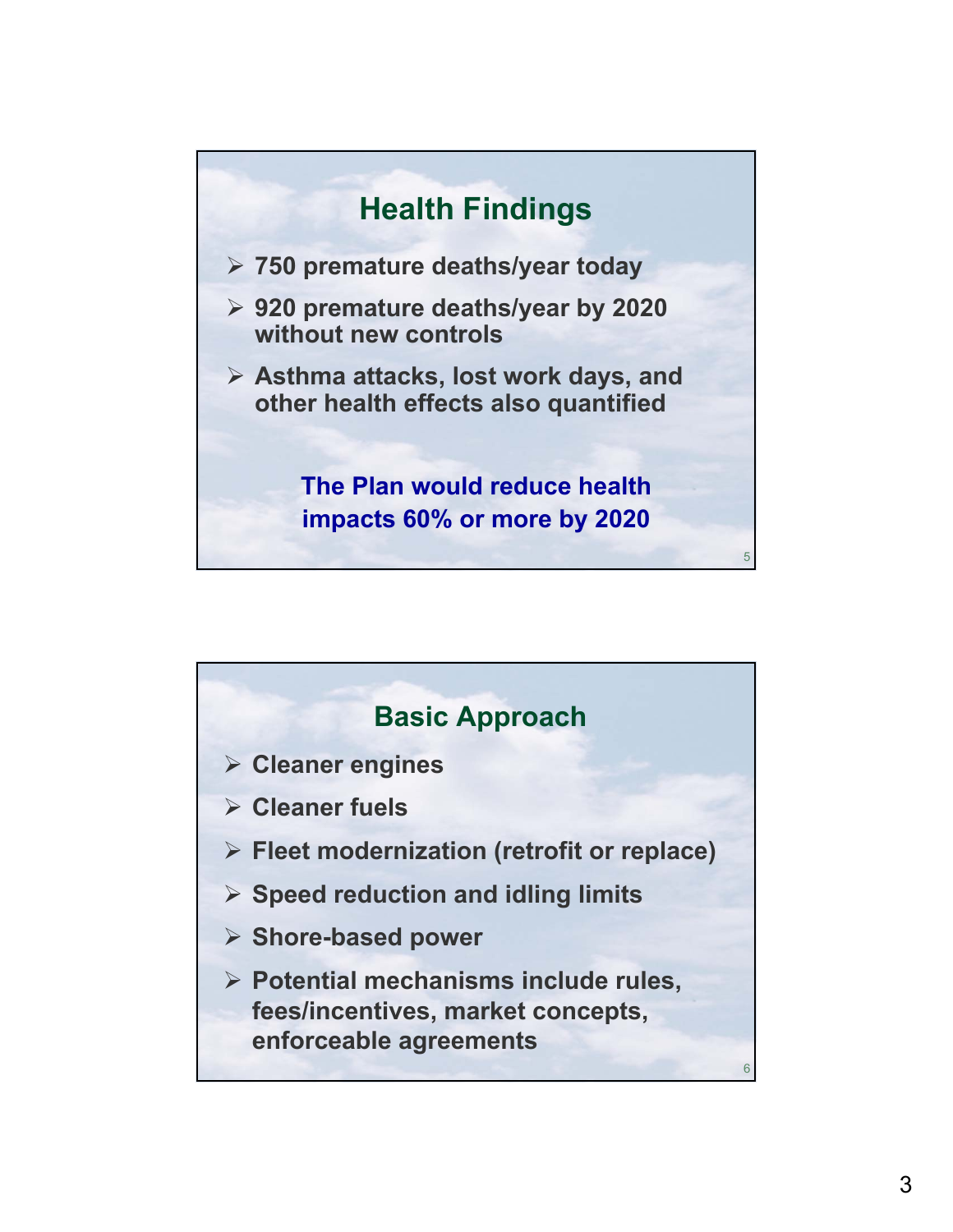

| <b>Ships</b><br><b>Key: Equip ships with pollution</b><br>controls, use cleaner fuels and<br>use shore-based power |                                         |             |                |  |  |
|--------------------------------------------------------------------------------------------------------------------|-----------------------------------------|-------------|----------------|--|--|
|                                                                                                                    | <b>Number of Clean Ship Visits:</b>     |             | 2010 2015 2020 |  |  |
|                                                                                                                    | $>30\%$ NOx + 30% PM control            |             | 20% 50% 40%    |  |  |
|                                                                                                                    | $90\%$ NOx + 60% PM control             |             | 25% 50%        |  |  |
|                                                                                                                    | <b>Ships using shore-based</b><br>power | 20% 60% 80% |                |  |  |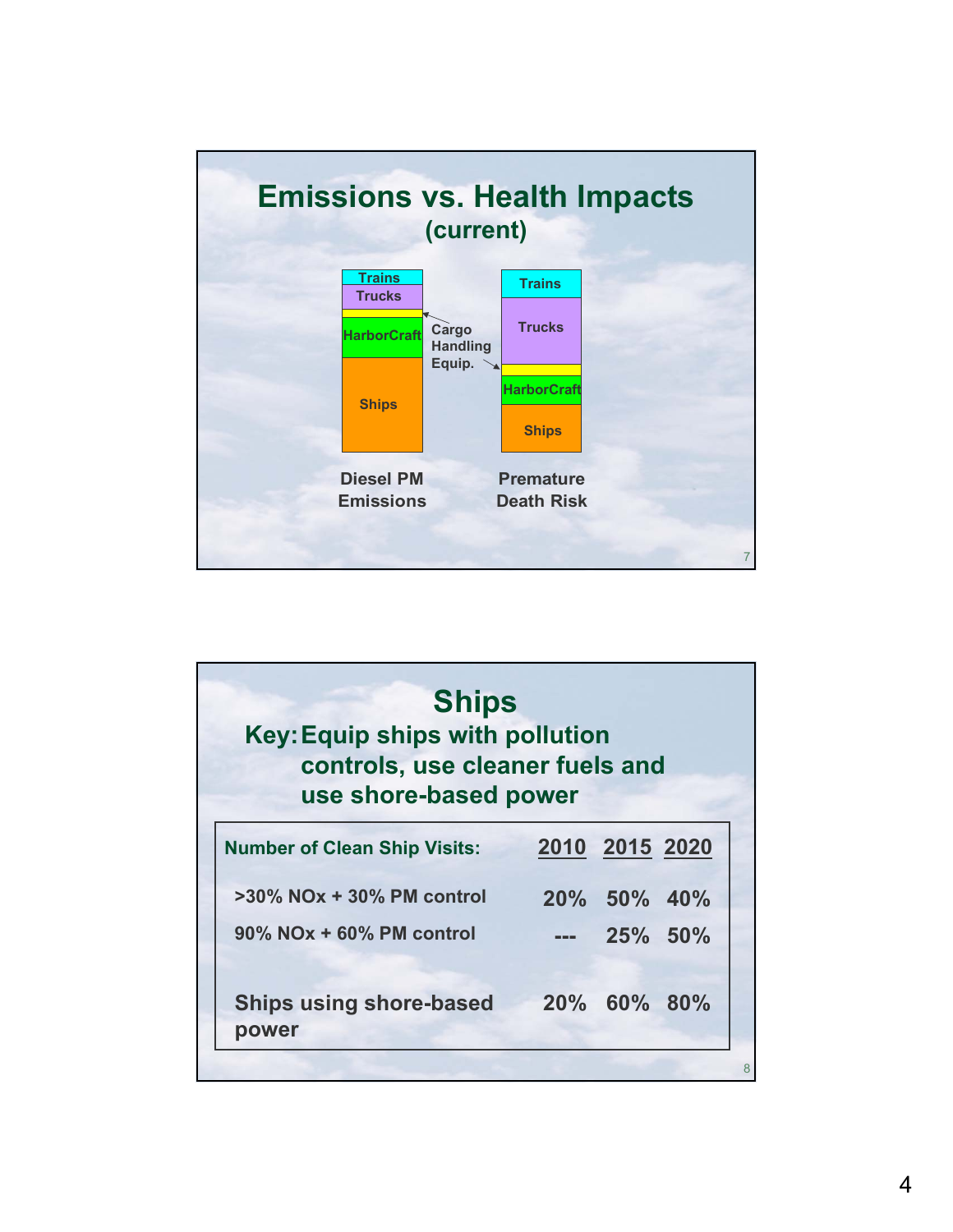

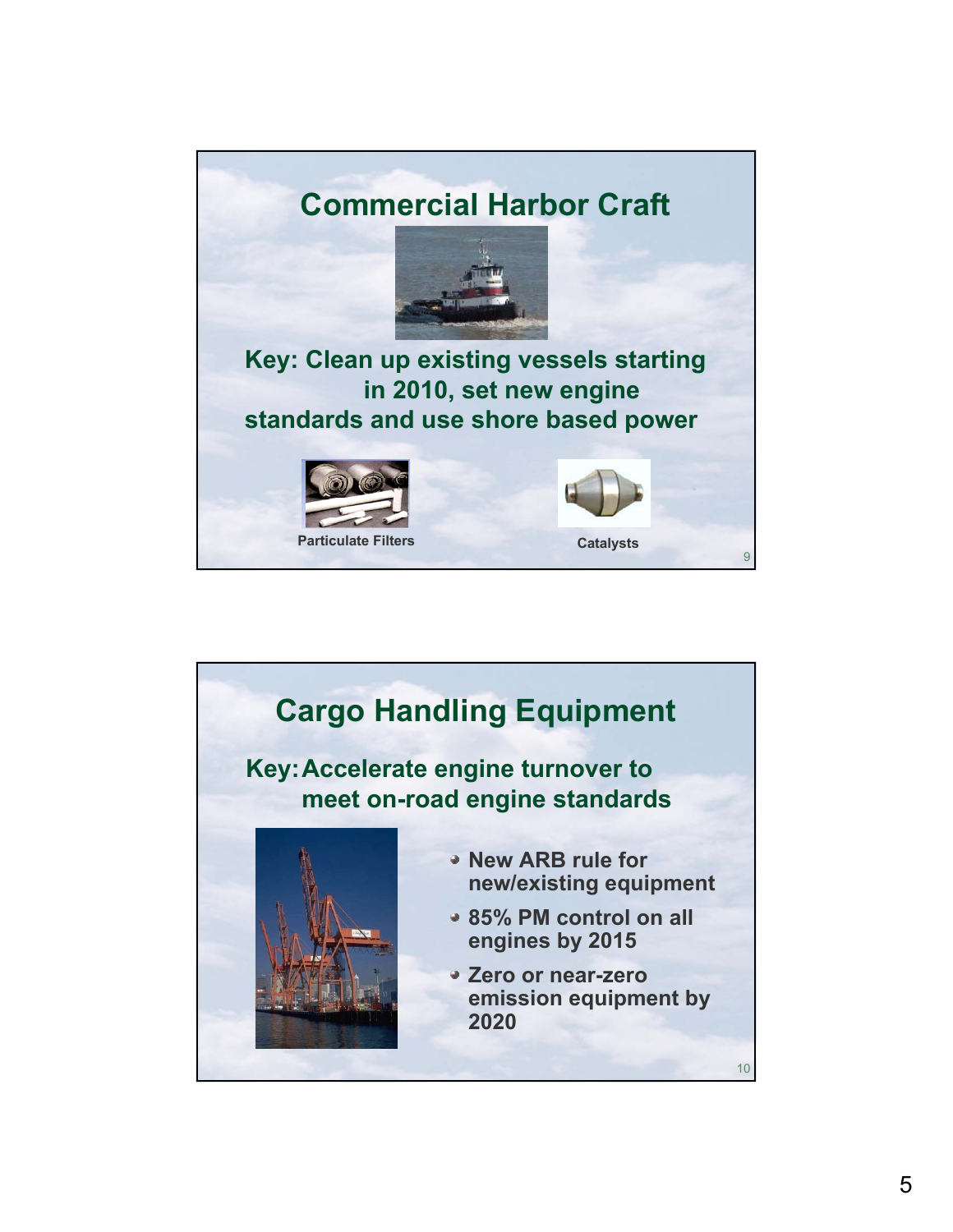

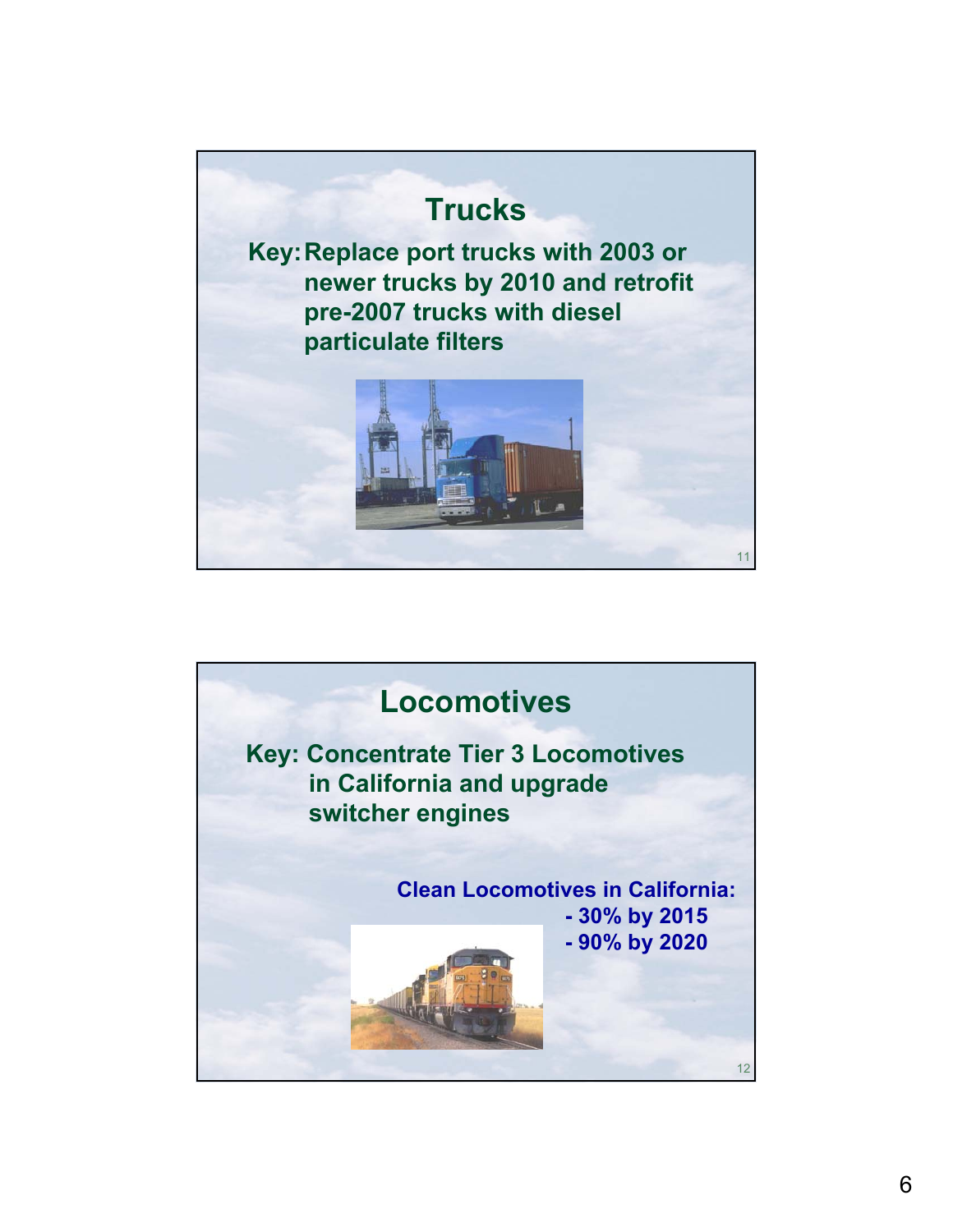

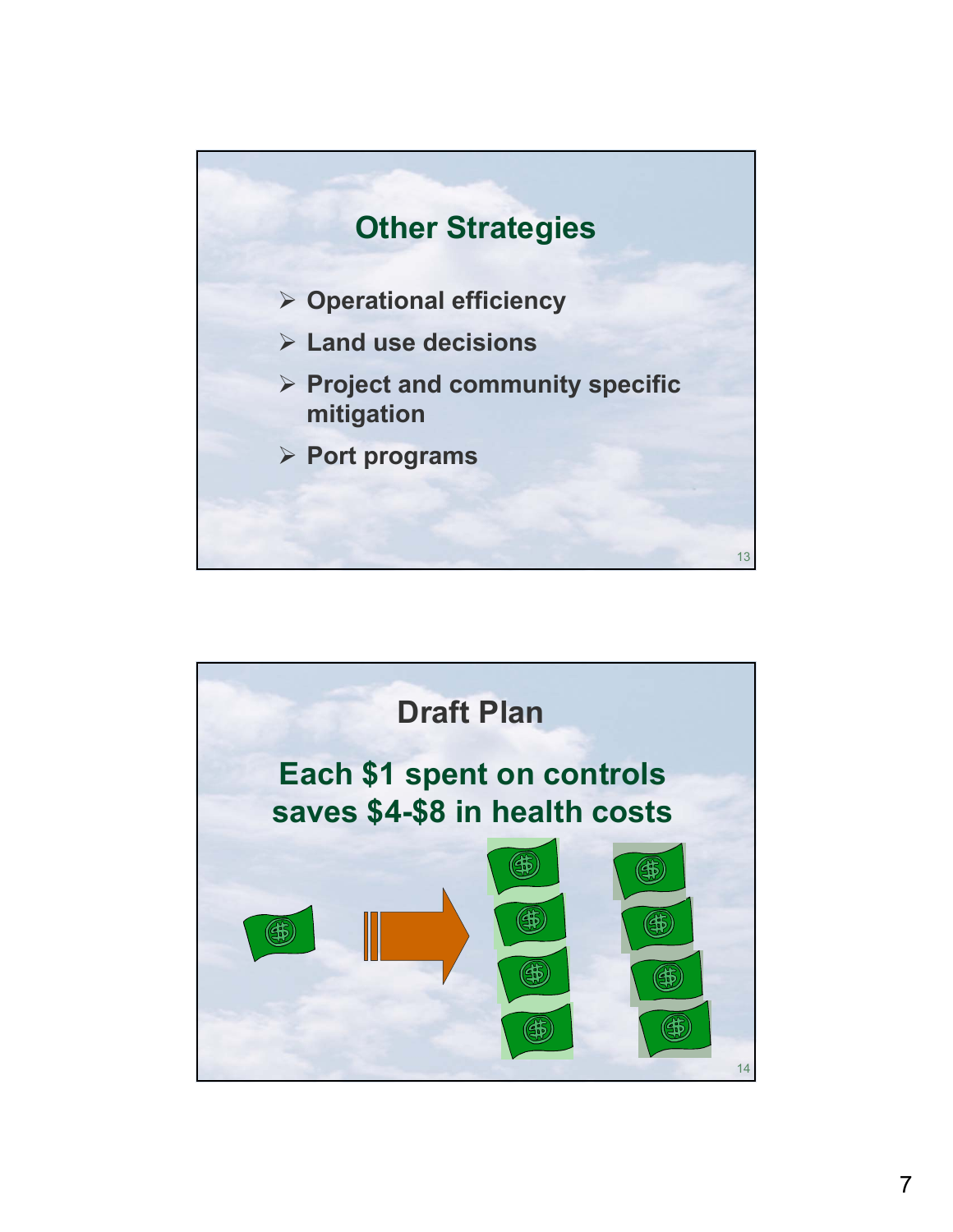## **Draft Plan Review**

- $\triangleright$  Peer review (health assessment, inventory methodology) completed
- ¾ Public comments due February 15
- $\triangleright$  Workshops in February



15